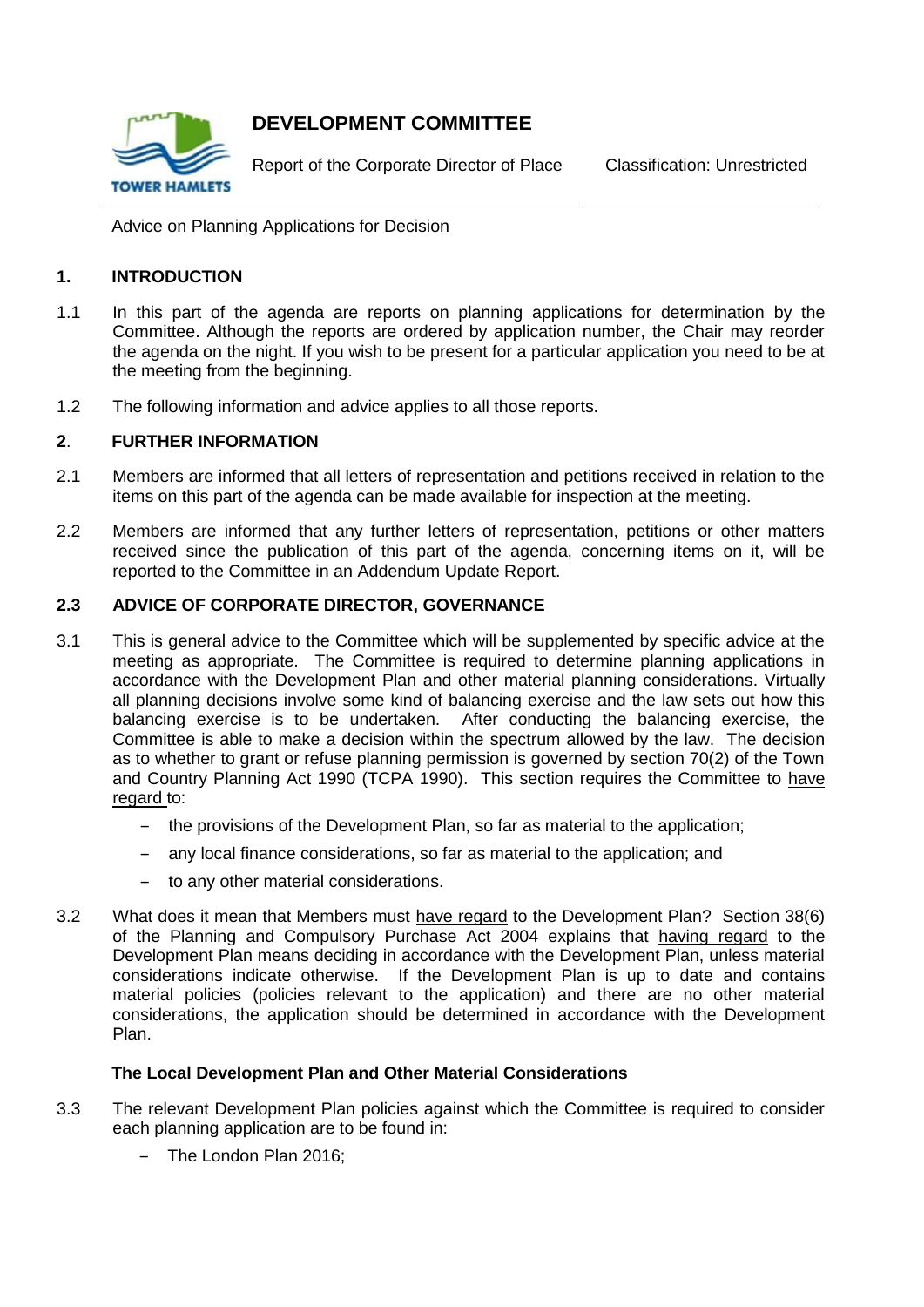- ‒ The Tower Hamlets Core Strategy Development Plan Document 2025 adopted in 2010; and
- ‒ The Managing Development Document adopted in 2013.
- 3.4 The Planning Officer's report for each application directs Members to those parts of the Development Plan which are material to each planning application, and to other material considerations. National Policy as set out in the National Planning Policy Framework 2019 (**NPPF**) and the Government's online Planning Practice Guidance (PPG) are both material considerations.
- 3.5 One such consideration is emerging planning policy such as the Council's Local Plan<sup>1</sup> and the Mayor of London's New London Plan<sup>2</sup> The degree of weight which may be attached to emerging policies (unless material considerations indicate otherwise) depends on the stage of preparation of the emerging Development Plan, the extent to which there are unresolved objections to the relevant policies, and the degree of consistency of the relevant policies in the draft plan to the policies in the framework. As emerging planning policy progresses through formal stages prior to adoption, it accrues weight for the purposes of determining planning applications (NPPF, paragraph 48).
- 3.6 Having reached an advanced stage in the preparation process, the Local Plan now carries more weight as a material consideration in the determination of planning applications. However, the policies will not carry full weight until the Local Plan has been formally adopted. The New London Plan is at a less advanced stage of the adoption process.
- 3.7 The purpose of a Planning Officer's report is not to decide the issue for the Committee, but to inform Members of the considerations relevant to their decision making and to give advice on and recommend what decision Members may wish to take. Part of a Planning Officer's expert function in reporting to the Committee is to make an assessment of how much information to include in the report. Applicants and objectors may also want to direct Members to other provisions of the Development Plan (or other material considerations) which they believe to be material to the application.
- 3.8 The purpose of Planning Officer's report is to summarise and analyse those representations, to report them fairly and accurately and to advise Members what weight (in their professional opinion) to give those representations.
- 3.9 Ultimately it is for Members to decide whether the application is in accordance with the Development Plan and if there are any other material considerations which need to be considered.

## **Local Finance Considerations**

1

3.10 Section 70(2) of the TCPA 1990 provides that a local planning authority shall have regard to a local finance consideration as far as it is material in dealing with the application. Section 70(4) of the TCPA 1990defines a local finance consideration and both New Homes Bonus payments (**NHB**) and Community Infrastructure Levy (**CIL**) fall within this definition.

<sup>&</sup>lt;sup>1</sup>The Tower Hamlets Local Plan 2031: Managing Growth and Sharing the Benefits' was submitted to the Secretary of state for Housing, Communities and Local Government to undergo an examination in public on 28 February 2018. As part of the examination process, the planning inspector held a series of hearing sessions from 6 September to 11 October 2018 to discuss the soundness of the Local Plan. The planning inspector has put forward a series of modifications as part of the examination process in order to make it sound and legally compliant. These modifications are out to consultation for a 6 week period from 25 March 2019.

 $2$  The draft New London Plan was published for public consultation in December 2017, The examination in public commenced on 15 January 2019 and is scheduled until mid to late May 2019.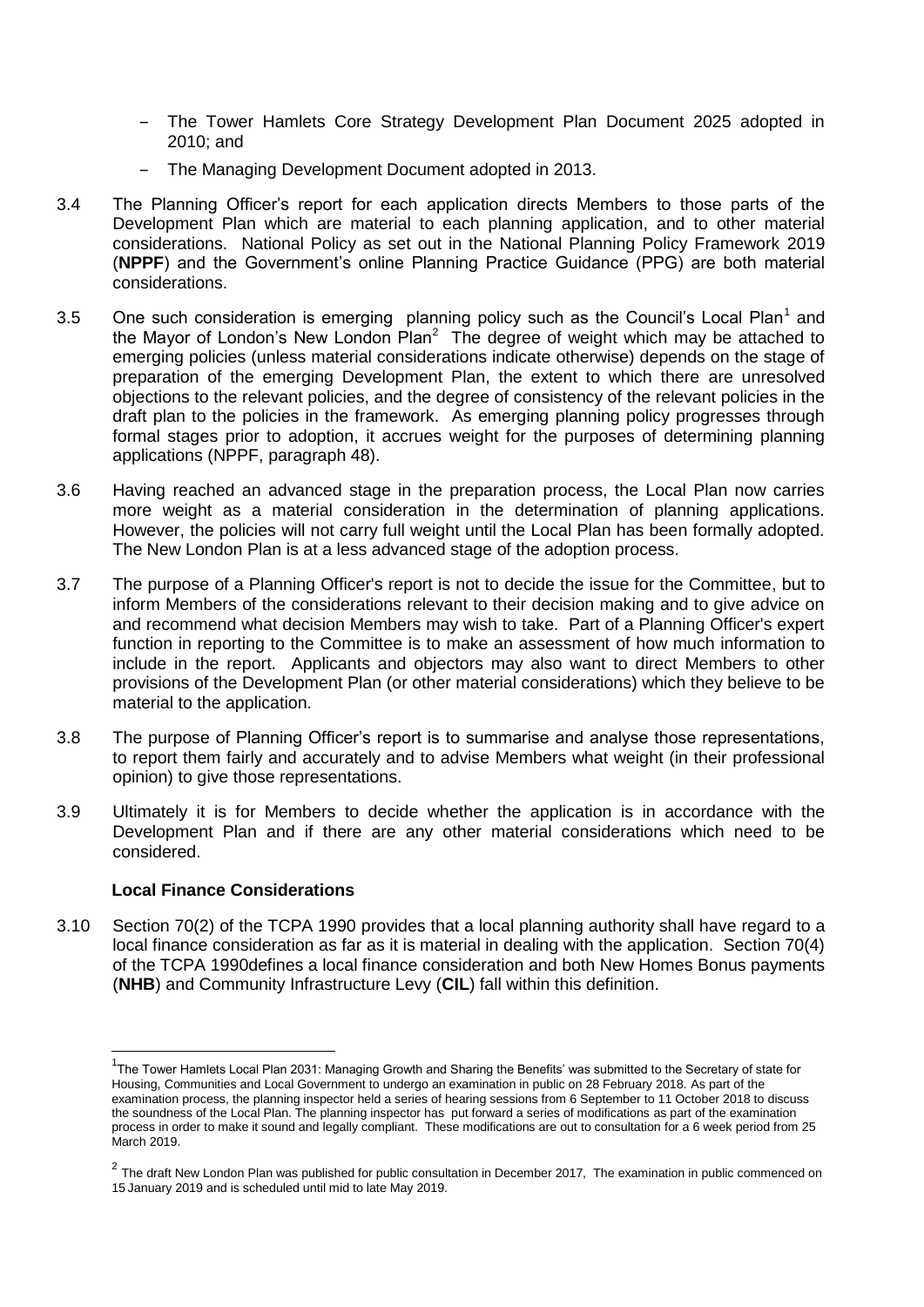- 3.11 Although NHB and CIL both qualify as *"local finance considerations,* the key question is whether they are "material" to the specific planning application under consideration.
- 3.12 The prevailing view is that in some cases CIL and NHB can lawfully be taken into account as a material consideration where there is a direct connection between the intended use of the CIL or NHB and the proposed development. However to be a 'material consideration', it must relate to the planning merits of the development in question.
- 3.13 Accordingly, NHB or CIL money will be 'material' to the planning application, when reinvested in the local areas in which the developments generating the money are to be located, or when used for specific projects or infrastructure items which are likely to affect the operation or impact on the development. Specific legal advice will be given during the consideration of each application as required.

#### **Listed Buildings and Conservation Areas**

- 3.14 Under Section 16 of the Planning (Listed Buildings and Conservation Areas) Act 1990, in considering whether to grant listed building consent for any works, the local planning authority must have special regard to the desirability of preserving the building or its setting or any features of special architectural or historic interest which it possesses.
- 3.15 Under Section 66 of the Planning (Listed Buildings and Conservation Areas) Act 1990, in considering whether to grant planning permission for development which affects a listed buildings or its setting, the local planning authority must have special regard to the desirability of preserving the building or its setting or any features of architectural or historic interest it possesses.
- 3.16 Under Section 72 of the Planning (Listed Buildings and Conservation Areas) Act 1990, in considering whether to grant planning permission for development in a conservation area, the local planning authority must pay special attention to the desirability of preserving or enhancing the character or appearance of the conservation area.

#### **Trees and Natural Environment**

- 3.17 Under Section 197 of the TCPA 1990, in considering whether to grant planning permission for any development, the local planning authority must ensure, whenever it is appropriate, that adequate provision is made, by the imposition of conditions, for the preservation or planting of trees.
- 3.18 Under Section 40 of the Natural Environment and Rural Communities Act 2006 (Duty to conserve biodiversity), the local authority *"must, in exercising its functions, have regard, so far as is consistent with the proper exercise of those functions, to the purpose of conserving biodiversity".*

#### **Crime and Disorder**

3.19 Under Section 17 of the Crime and Disorder Act (1998) (Duty to consider crime and disorder implications), the local authority has a *"duty …..to exercise its various functions with due*  regard to the likely effect of the exercise of those functions on, and the need to do all that it *reasonably can to prevent, crime and disorder in its area (including anti-social and other behaviour adversely affecting the local environment)…"*

#### **Transport Strategy**

3.20 Section 144 of the Greater London Authority Act 1999, requires local planning authorities to have regard to the London Mayor's Transport strategy.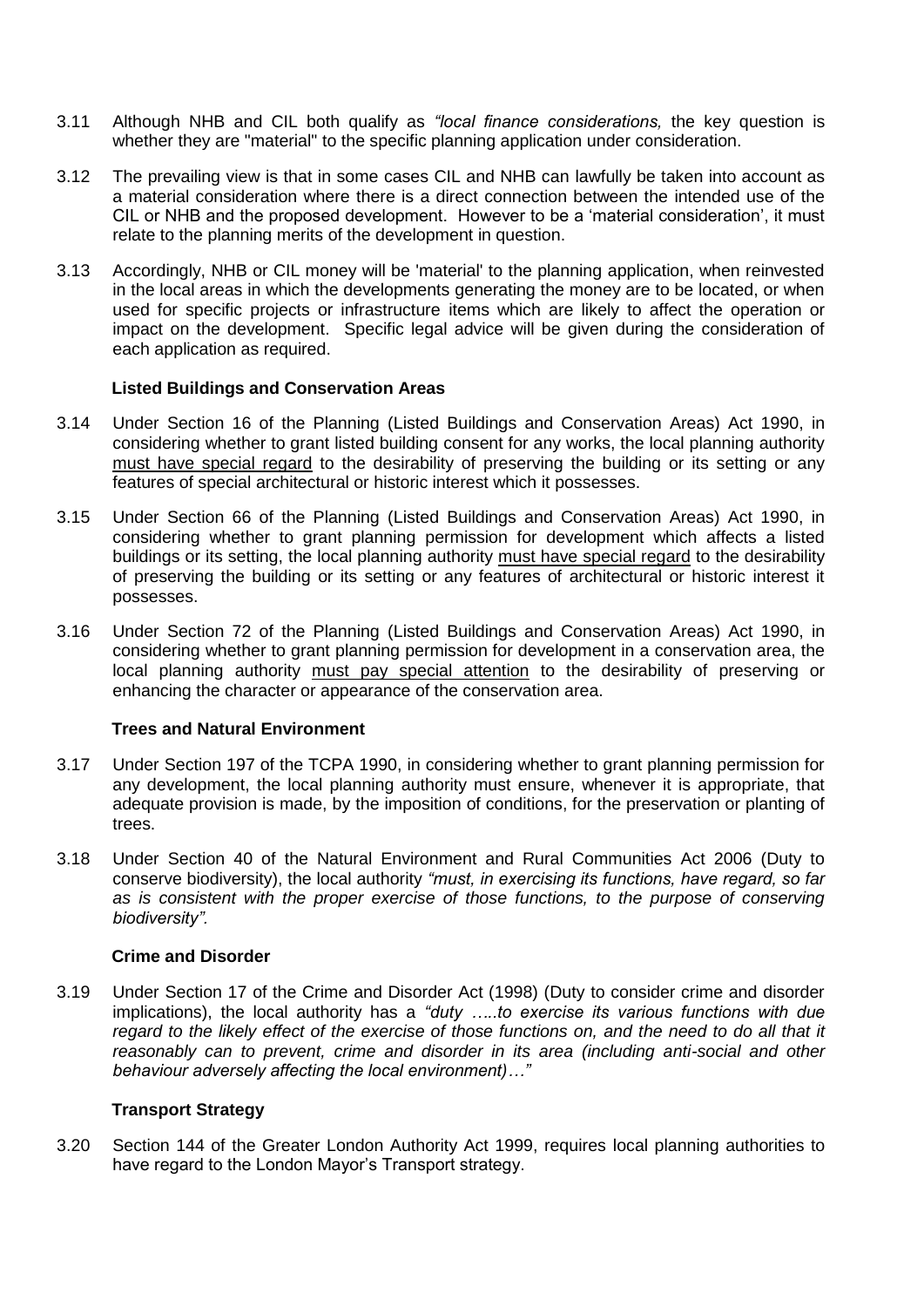# **Equalities and Human Rights**

- 3.21 Section 149 of the Equality Act 2010 (Public Sector Equality Duty) (**Equality Act**) provides that in exercising its functions (which includes the functions exercised by the Council as Local Planning Authority), that the Council as a public authority shall amongst other duties have due regard to the need to-
	- (a) eliminate discrimination, harassment, victimisation and any other conduct that is prohibited under the Equality Act;
	- (b) advance equality of opportunity between persons who share a relevant protected characteristic and persons who do not share it;
	- (c) foster good relations between persons who share a relevant protected characteristic and persons who do not share it.
- 3.22 The protected characteristics set out in Section 4 of the Equality Act are: age, disability, gender reassignment, marriage and civil partnership, pregnancy and maternity, race, religion or belief, sex and sexual orientation. The Equality Act acknowledges that compliance with the duties set out may involve treating some persons more favourably than others, but that this does not permit conduct that would otherwise be prohibited under the Equality Act.
- 3.23 The Human Rights Act 1998, sets out the basic rights of every person together with the limitations placed on these rights in the public interest. Section 6 of the Human Rights Act 1998 prohibits authorities (including the Council as local planning authority) from acting in a way which is incompatible with the European Convention on Human Rights. Members need to satisfy themselves that the potential adverse amenity impacts are acceptable and that any potential interference with Article 8 rights will be legitimate and justified. Both public and private interests are to be taken into account in the exercise of the Council's planning authority's powers and duties. Any interference with a Convention right must be necessary and proportionate. Members having regard to the Human Rights Act 1998, to take into account any interference with private property rights protected by the European Convention on Human Rights and ensure that the interference is proportionate and in the public interest.

## **Environmental Impact Assessment**

- 3.24 The process of Environmental Impact Assessment is governed by the Town and Country Planning (Environmental Impact Assessment) Regulations 2017 (2017 Regulations). Subject to certain transitional arrangements set out in regulation 76 of the 2017 Regulations, the 2017 regulations revoke the Town and Country Planning (Environmental Impact Assessment) Regulations 2011 (2011 Regulations).
- 3.25 The aim of Environmental Impact Assessment is to protect the environment by ensuring that a local planning authority when deciding whether to grant planning permission for a project, which is likely to have significant effects on the environment, does so in the full knowledge of the likely significant effects, and takes this into account in the decision making process. The 2017 Regulations set out a procedure for identifying those projects which should be subject to an Environmental Impact Assessment, and for assessing, consulting and coming to a decision on those projects which are likely to have significant environmental effects.
- 3.26 The Environmental Statement, together with any other information which is relevant to the decision, and any comments and representations made on it, must be taken into account by the local planning authority in deciding whether or not to grant consent for the development.

## **Third Party Representations**

3.27 Under section 71(2)(a) of the TCPA 1990and article 33(1) of the Town and Country Planning (Development Management Procedure) (England) Order 2015, the Committee is required, to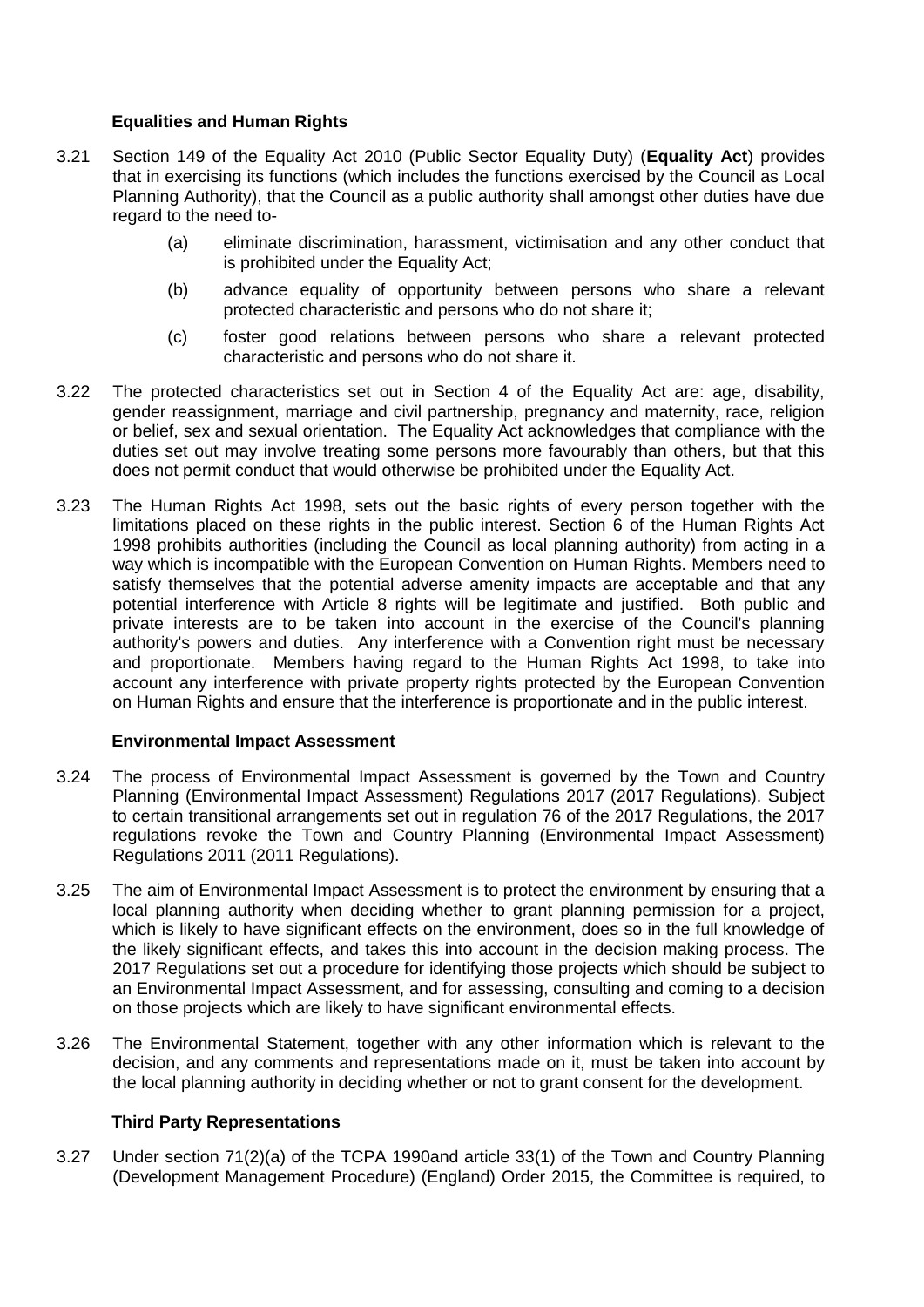take into account any representations made within specified time limits. The Planning Officer report directs Members to those representations and provides a summary. In some cases, those who have made representations will have the opportunity to address the Committee at the meeting.

## **Daylight, Sunlight and Overshadowing**

- 3.28 Amenity impacts resulting from loss of daylight and sunlight or an increase in overshadowing are a common material planning consideration. Guidance on assessment of daylight and sunlight is provided by the 'Site Layout Planning for Daylight and Sunlight' 2011 by BRE (the BRE Guide). The BRE Guide is purely advisory and an appropriate degree of flexibility needs to be applied when using the BRE Guide. The BRE Guide does not form part of the Development Plan and compliance is not a statutory requirement.
- 3.29 There are two methods of assessment of impact on daylighting: the vertical sky component (VSC) and no sky line (NSL). The BRE Guide specifies that both the amount of daylight (VSC) and its distribution (NSL) are important. According to the BRE Guide, reductions in daylighting would be noticeable to occupiers when, as a result of development:
	- a) The VSC measured at the centre of an existing main window is less than 27%, and less than 0.8 times its former value; or:
	- b) The area of the working plane in a room which can receive direct skylight is reduced to less than 0.8 times its former value.
- 3.30 The BRE Guide states that sunlight availability would be adversely affected if the centre of a window receives less than 25% of annual probable sunlight hours or less than 5% of probably sunlight hours between 21 September and 21 March and receives less than 0.8 times its former sunlight hours during either period and has a reduction in sunlight over the whole year of over 4%.
- 3.31 For overshadowing, the BRE Guide recommends that at least 50% of the area of each amenity space should receive at least two hours of sunlight on 21st March with ratio of 0.8 times the former value being noticeably adverse.
- 3.32 Specific legal advice will be given in relation to each application as required.

## **General comments**

- 3.33 Members are reminded that other areas of legislation cover aspects of building and construction and therefore do not need to be considered as part of determining a planning application. Specific legal advice will be given should any of that legislation be raised in discussion.
- 3.34 The Committee has several choices when considering each planning application:
	- ‒ To grant planning permission unconditionally;
	- ‒ To grant planning permission with conditions;
	- ‒ To refuse planning permission; or
	- ‒ To defer the decision for more information (including a site visit).

## **4. PUBLIC SPEAKING**

4.1 The Council's constitution allows for public speaking on these items in accordance with the rules set out in the constitution and the Committee's procedures. These are set out at the Agenda Item: Recommendations and Procedure for Hearing Objections and Meeting Guidance.